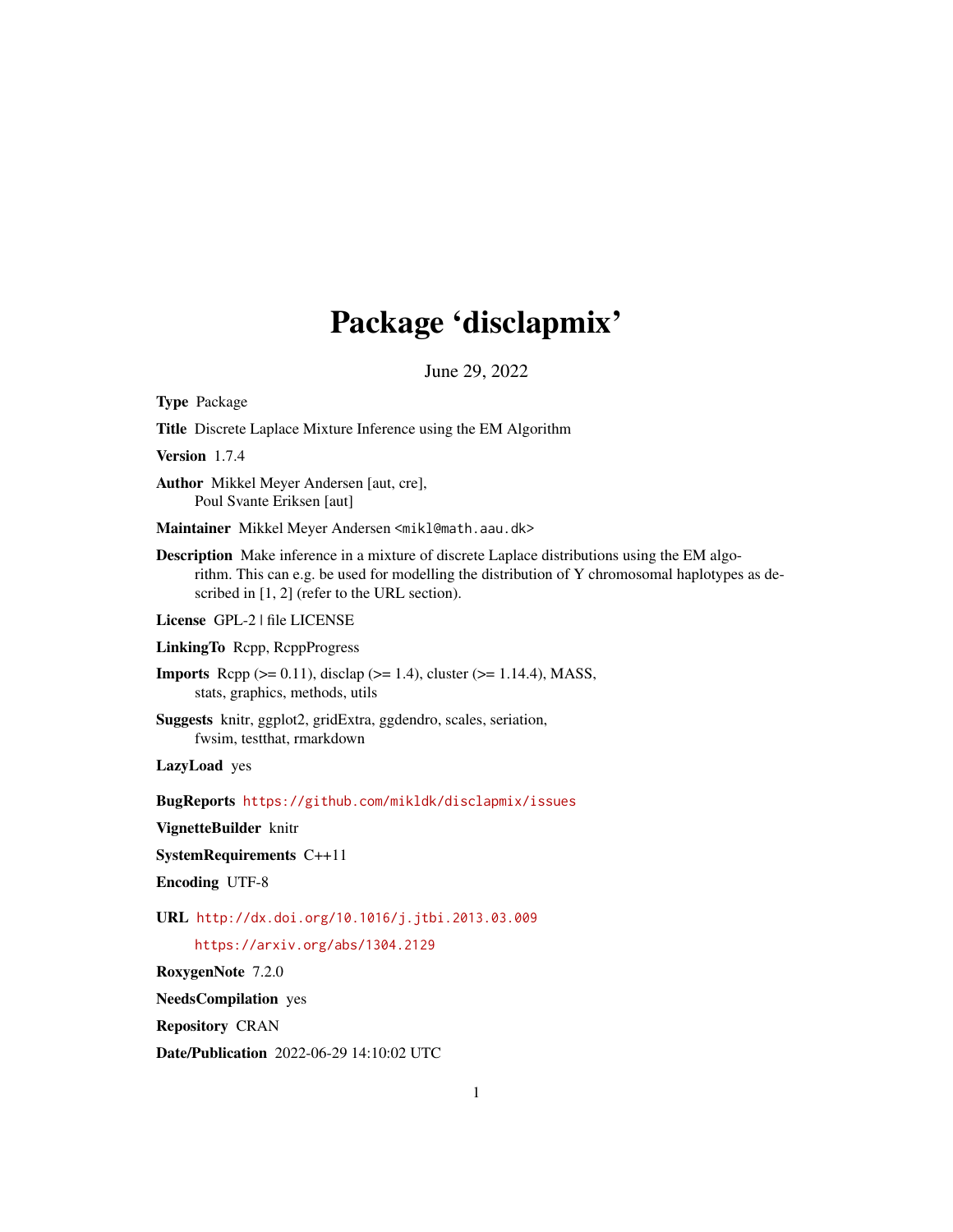## <span id="page-1-0"></span>R topics documented:

|       | 3              |
|-------|----------------|
|       | 3              |
|       | $\overline{4}$ |
|       | $\overline{5}$ |
|       | 5              |
|       |                |
|       |                |
|       |                |
|       |                |
|       |                |
|       |                |
|       |                |
|       |                |
|       |                |
|       |                |
|       |                |
|       |                |
|       |                |
|       |                |
| Index | <b>18</b>      |

<span id="page-1-1"></span>disclapmix-package *disclapmix*

#### Description

Discrete Laplace Mixture Inference using the EM Algorithm. A central function is [disclapmix\\_adaptive](#page-7-1) (and the underlying [disclapmixfit](#page-4-1)).

#### Author(s)

Mikkel Meyer Andersen <mikl@math.aau.dk> and Poul Svante Eriksen <svante@math.aau.dk>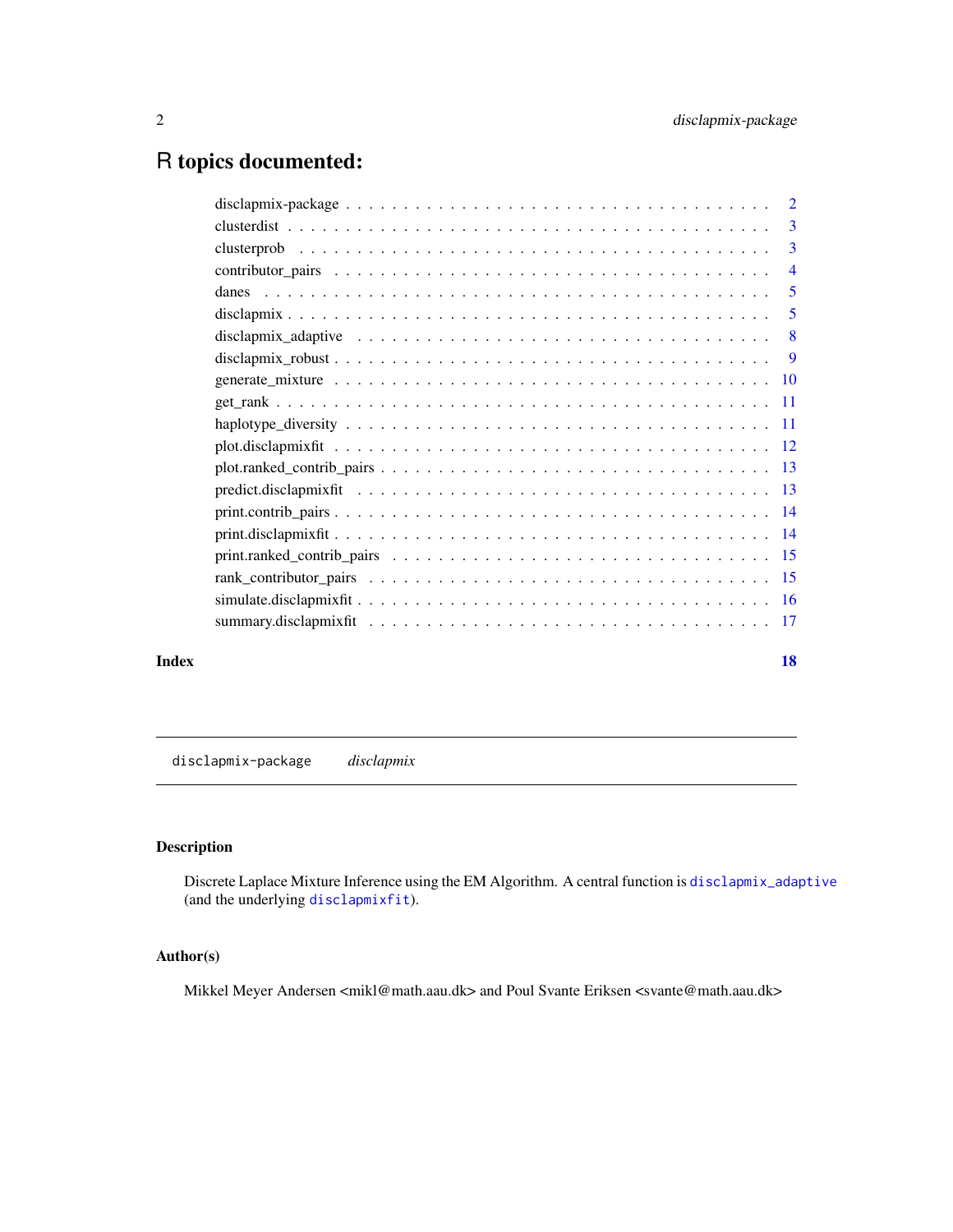<span id="page-2-2"></span><span id="page-2-0"></span>

#### Description

clusterdist calculates the distance between each pair of clusters. The distance measure is based on a symmetric Kullback-Leibler divergence.

#### Usage

```
clusterdist(fit, ...)
```
#### Arguments

| fit      | A disclapmixfit object. |
|----------|-------------------------|
| $\cdots$ | Not used                |

#### Value

A distance matrix

#### See Also

```
disclapmix-package disclapmix disclapmixfit clusterprob predict.disclapmixfit print.disclapmixfit
summary.disclapmixfit simulate.disclapmixfit
disclap
```
<span id="page-2-1"></span>clusterprob *Cluster origin probabilities for haplotypes*

#### Description

clusterprob calculates the cluster origin probabilities for haplotypes.

#### Usage

```
clusterprob(fit, newdata, ...)
```
#### Arguments

| fit      | A disclapmixfit object.                                         |
|----------|-----------------------------------------------------------------|
| newdata  | The haplotypes to predict the cluster origin probabilities for. |
| $\cdots$ | Not used                                                        |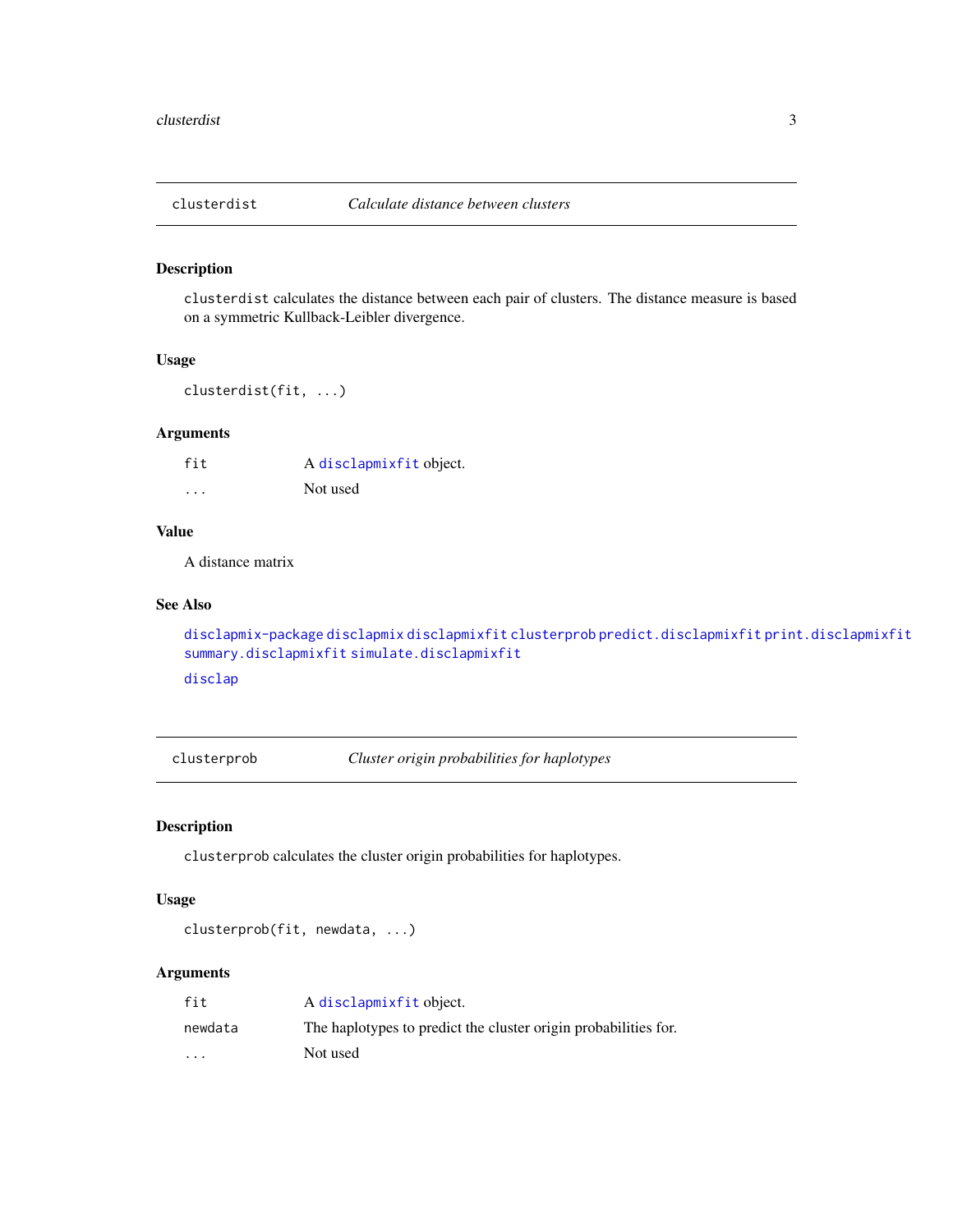#### <span id="page-3-0"></span>Value

A matrix where the rows correspond to the rows in newdata and the sum of each row is 1.

#### See Also

```
disclapmix-package disclapmix disclapmixfit clusterdist predict.disclapmixfit print.disclapmixfit
summary.disclapmixfit simulate.disclapmixfit
```
[disclap](#page-0-0)

<span id="page-3-1"></span>contributor\_pairs *Contributor pairs from a 2 person mixture*

#### **Description**

Get all possible contributor pairs from a 2 person mixture

#### Usage

```
contributor_pairs(mixture)
```
#### Arguments

mixture A list of integer vectors. The k'th element in the list is an integer vector with the alleles in the mixture at locus k.

#### Value

A contrib\_pairs object that is a unordered list of pairs. Note, that contributor order is disregarded so that each contributor pair is only present once (and not twice as would be the case if taking order into consideration). See example usage at [rank\\_contributor\\_pairs](#page-14-1).

#### See Also

```
rank_contributor_pairs generate_mixture disclapmix-package disclapmix disclapmixfit
clusterprob predict.disclapmixfit print.disclapmixfit summary.disclapmixfit simulate.disclapmixfit
```
[disclap](#page-0-0)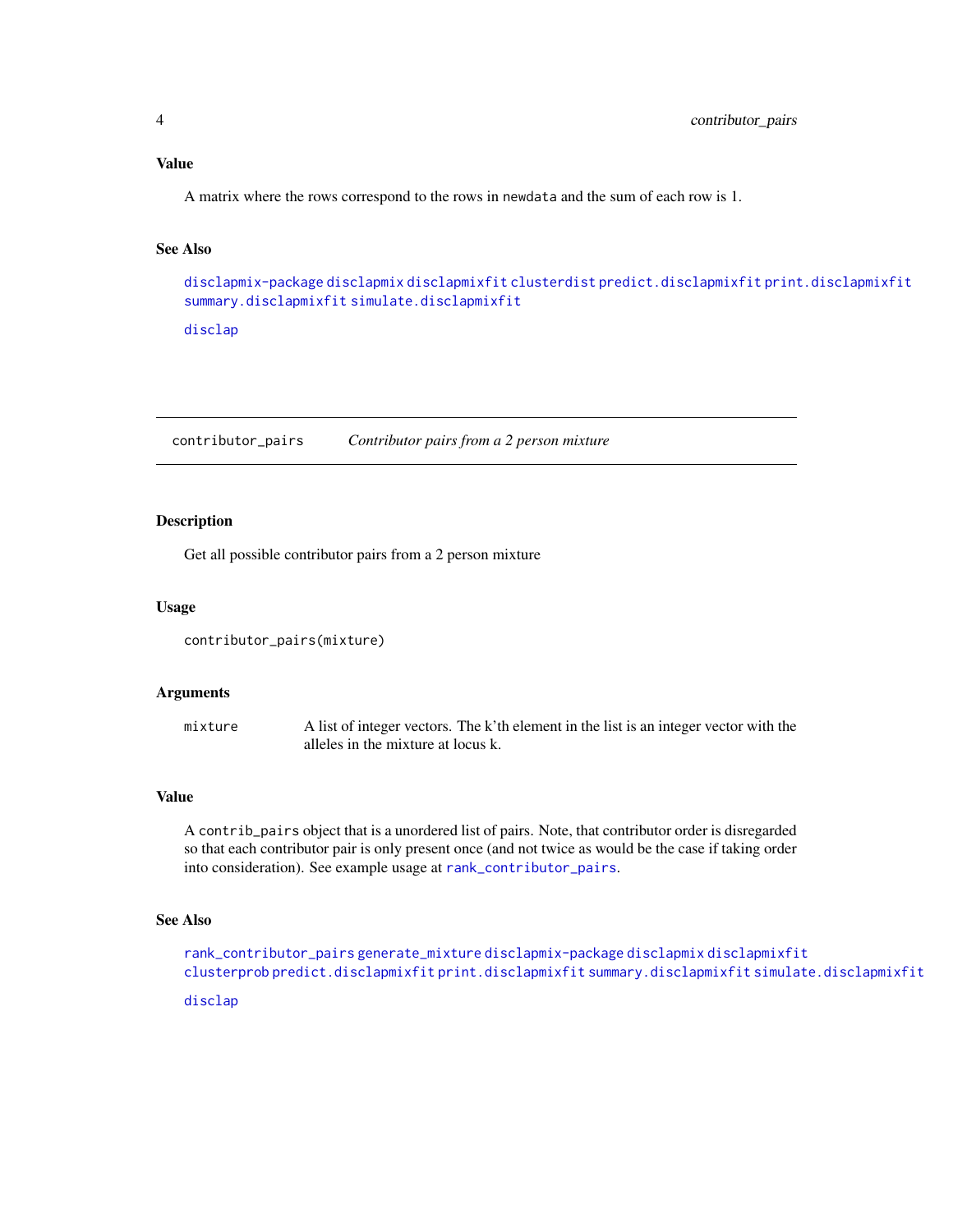<span id="page-4-0"></span>

#### Description

185 Y-STR 10 loci haplotypes

#### Format

A data frame with 185 observations on the following 10 loci (n is the number of times each haplotype has been observed)

DYS19 DYS389I DYS389II DYS390 DYS391 DYS392 DYS393 DYS437 DYS438 DYS439 n

#### Source

"Y-chromosome STR haplotypes Danes" by Hallenberg et al (2005), http://www.sciencedirect.com/science/article/pii/S03790

<span id="page-4-2"></span>disclapmix *Discrete Laplace mixture inference using the EM algorithm*

#### <span id="page-4-1"></span>Description

disclapmix makes inference in a mixture of Discrete Laplace distributions using the EM algorithm. After the EM algorithm has converged, the centers are moved if the marginal likelihood increases by doing so. And then the EM algorithm is run again. This continues until the centers are not moved.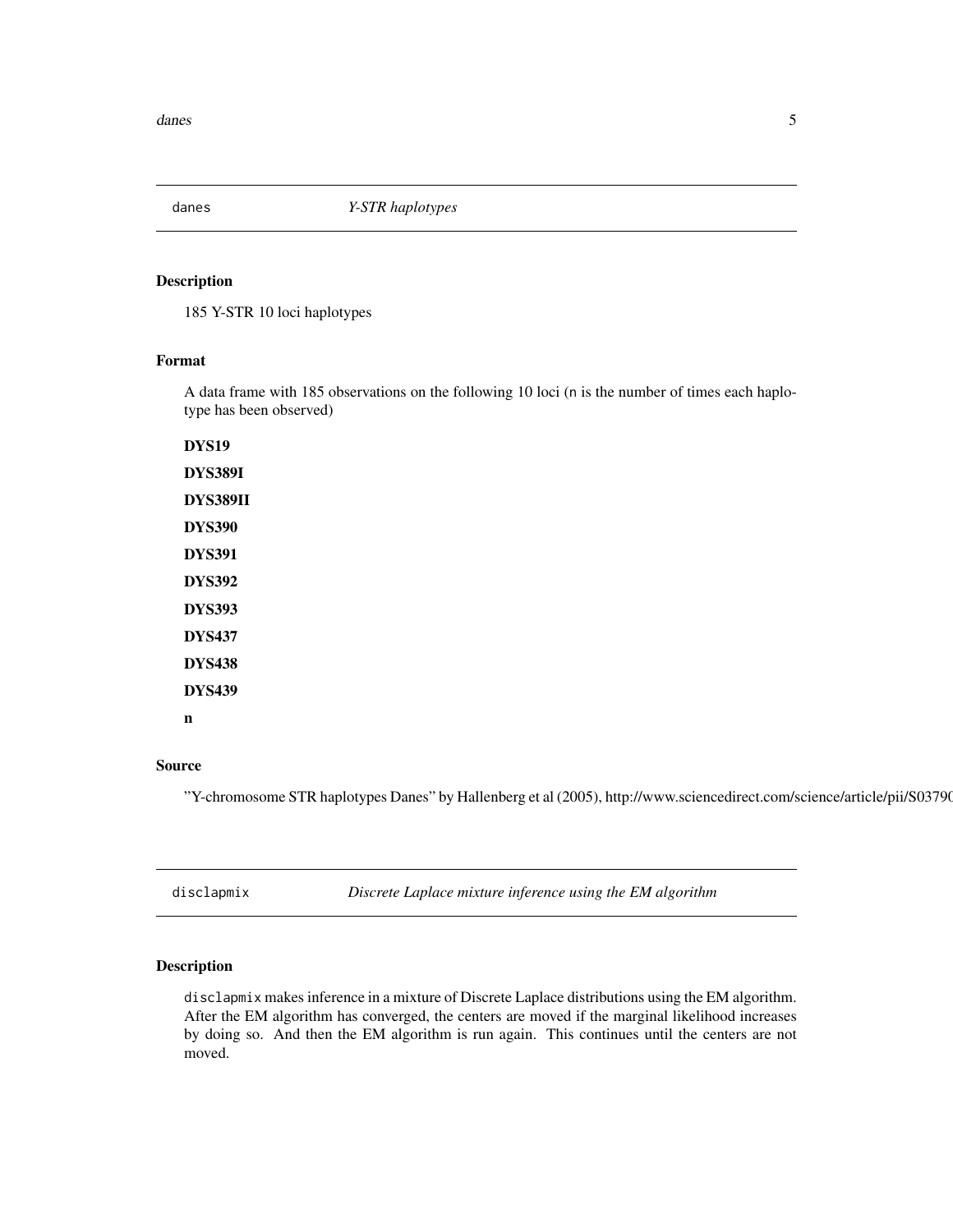#### Usage

```
disclapmix(
  x,
  clusters,
  init_y = NULL,iterations = 100L,
  eps = 0.001,
  verbose = 0L,
  glm_method = "internal_coef",
  glm_control_maxit = 50L,
  glm_control_eps = 1e-06,
  init_y_method = "pam",
  init_v = NULL,
  ret_x = FALSE,...
\mathcal{L}
```
#### Arguments

| X                 | Dataset.                                                                                                                                                                                                                   |
|-------------------|----------------------------------------------------------------------------------------------------------------------------------------------------------------------------------------------------------------------------|
| clusters          | The number of clusters/components to fit the model for.                                                                                                                                                                    |
| $init_y$          | Initial central haplotypes, if NULL, these will be estimated as described under<br>the init_y_method argument.                                                                                                             |
| iterations        | Maximum number of iterations in the EM-algorithm.                                                                                                                                                                          |
| eps               | Convergence stop criteria in the EM algorithm which is compared to $\frac{\max\{v_{new} - v_{old}\}}{\max\{v_{old}\}}$ ,<br>where $\nu$ is a matrix of each observation's probability of belonging to a certain<br>center. |
| verbose           | from 0 to 2 (both including): 0 for silent, 2 for extra verbose.                                                                                                                                                           |
| glm_method        | internal_coef, internal_dev or glm. fit. Please see details.                                                                                                                                                               |
| glm_control_maxit |                                                                                                                                                                                                                            |
|                   | Integer giving the maximal number of IWLS iterations.                                                                                                                                                                      |
| glm_control_eps   |                                                                                                                                                                                                                            |
|                   | Positive convergence tolerance epsilon; the iterations converge when $ x - x_{-}[\text{old}] / ( x )$<br>$+ 0.1$ ) < epsilon, where $x = beta_c$ correction for internal_coef and $x =$<br>deviance otherwise.             |
| init_y_method     | Which cluster method to use for finding initial central haplotypes, y: pam (rec-<br>ommended) or clara. Ignored if init_y is supplied.                                                                                     |
| init_v            | Matrix with 'nrow(x)' rows and 'clusters' columns specifying initial posterior<br>probabilities to get EM started, if none specified, then 'matrix(1/clusters, nrow<br>$= nrow(x)$ , ncol = clusters)' is used.            |
| $ret_x$           | Return data 'x'                                                                                                                                                                                                            |
| $\cdots$          | Used to detect obsolete usage (when using parameters centers, use.parallel,<br>calculate.logLs or plots.prefix).                                                                                                           |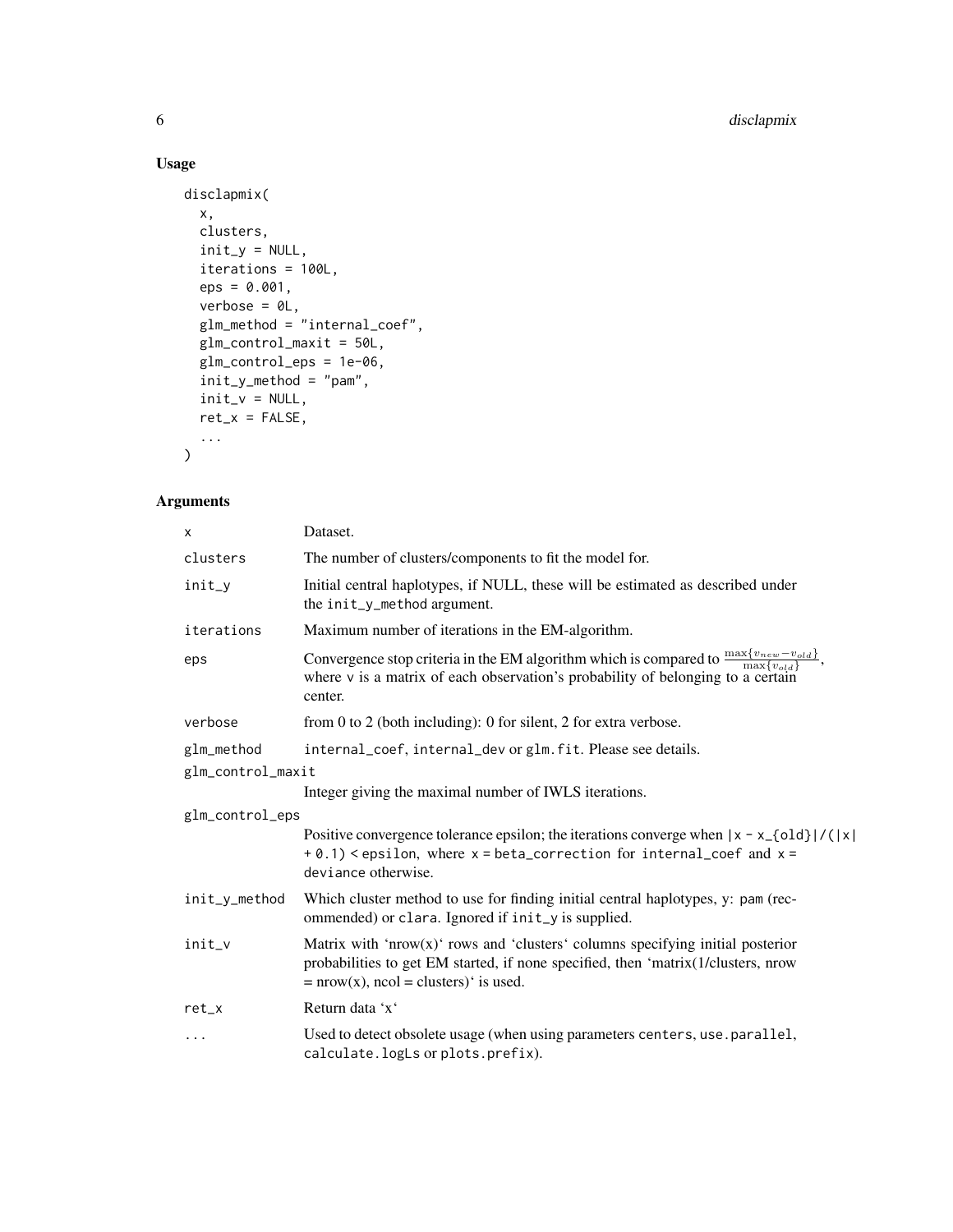#### <span id="page-6-0"></span>disclapmix **7**

#### Details

glm\_method: internal\_coef is the fastest as it uses the relative changes in the coefficients as a stopping criterium, hence it does not need to compute the deviance until the very end. In normal situations, it would not be a problem to use this method. internal\_dev is the reasonably fast method that uses the deviance as a stopping criterium (like glm.fit). glm.fit to use the traditional glm.fit IWLS implementation and is slow compared to the other two methods.

init\_y\_method: For init\_y\_method = 'clara', the sampling parameters are: samples = 100, sampsize = min(ceiling(nrow(x)/2),  $100 + 2 \times$ clusters) and the random number generator in R is used.

#### Value

A [disclapmixfit](#page-4-1) object:

list("glm\_method") The supplied GLM method.

- **list**("**init\_y**") The supplied initial central haplotypes, init\_y.
- list("init y method") The supplied method for choosing initial central haplotypes (only used if init\_y is NULL).
- list("converged") Whether the estimation converged or not.
- list("x") Dataset used to fit the model if 'ret\_x' is 'TRUE', else 'NULL'.
- list("y") The central haplotypes, y.
- list("tau") The prior probabilities of belonging to a cluster, tau.
- **list("v\_matrix")** The matrix v of each observation's probability of belonging to a certain cluster. The rows are in the same order as the observations in x used to generate this fit.
- list("disclap\_parameters") A matrix with the estimated dicrete Laplace parameters.
- list("glm\_coef") The coefficients from the last GLM fit (used to calculate disclap\_parameters).

list("model\_observations") Number of observations.

- list("model\_parameters") Number of parameters in the model.
- list("iterations") Number of iterations performed in total (including moving centers and re-estimating using the EM algorithm).
- list("logL\_full") Full log likelihood of the final model.
- list("logL\_marginal") Marginal log likelihood of the final model.
- list("BIC\_full") BIC based on the full log likelihood of the final model.
- list("BIC\_marginal") BIC based on the marginal log likelihood of the final model.
- **list("v\_gain\_iterations")** The gain  $\frac{\max\{v_{new}-v_{old}\}}{\max\{v_{old}\}}$ , where v is vic\_matrix mentioned above, during the iterations.
- list("tau\_iterations") The prior probability of belonging to the centers during the iterations.
- list("logL\_full\_iterations") Full log likelihood of the models during the iterations (only calculated when verbose = 2L).
- list("logL\_marginal\_iterations") Marginal log likelihood of the models during the iterations (only calculated when verbose = 2L).
- list("BIC\_full\_iterations") BIC based on full log likelihood of the models during the iterations (only calculated when verbose = 2L).
- list("BIC\_marginal\_iterations") BIC based on marginal log likelihood of the models during the iterations (only calculated when verbose = 2L).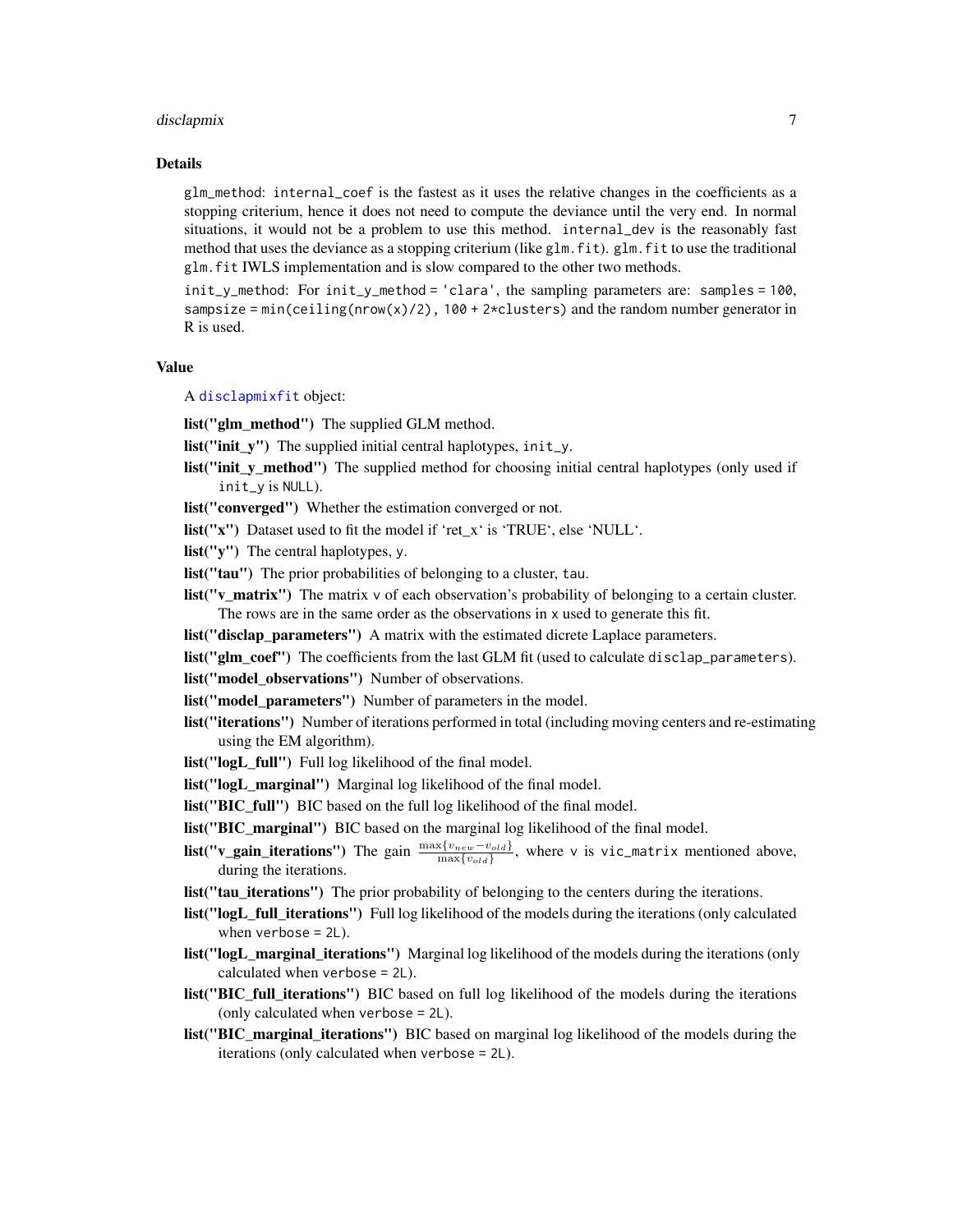#### See Also

```
disclapmix-package disclapmix disclapmixfit predict.disclapmixfit print.disclapmixfit
summary.disclapmixfit simulate.disclapmixfit clusterdist clusterprob glm.fit disclap
pam clara
```
#### Examples

```
# Generate sample database
db \le matrix(disclap::rdisclap(1000, 0.3), nrow = 250, ncol = 4)
# Add location parameters
db <- sapply(1:ncol(db), function(i) as.integer(db[, i]+13+i))
head(db)
fit1 <- disclapmix(db, clusters = 1L, verbose = 1L, glm_method = "glm.fit")
fit1$disclap_parameters
fit1$y
fit1b <- disclapmix(db, clusters = 1L, verbose = 1L, glm_method = "internal_coef")
fit1b$disclap_parameters
fit1b$y
max(abs(fit1$disclap_parameters - fit1b$disclap_parameters))
# Generate another type of database
db2 \leq -\text{matrix}(disclap::rdisclap(2000, 0.1), nrow = 500, ncol = 4)db2 <- sapply(1:ncol(db2), function(i) as.integer(db2[, i]+14+i))
fit2 <- disclapmix(rbind(db, db2), clusters = 2L, verbose = 1L)
fit2$disclap_parameters
fit2$y
fit2$tau
```
<span id="page-7-1"></span>disclapmix\_adaptive *Adaptive fitting*

#### **Description**

A wrapper around 'disclapmix\_robust()' that instead of fitting one model for a given number of clusters, fits models until the best model (lowest marginal BIC) is in the interior (with margin 'M') of all number of clusters tried.

#### Usage

```
disclapmix_adaptive(x, margin = 5L, criteria = "BIC_marginal", ...)
```
<span id="page-7-0"></span>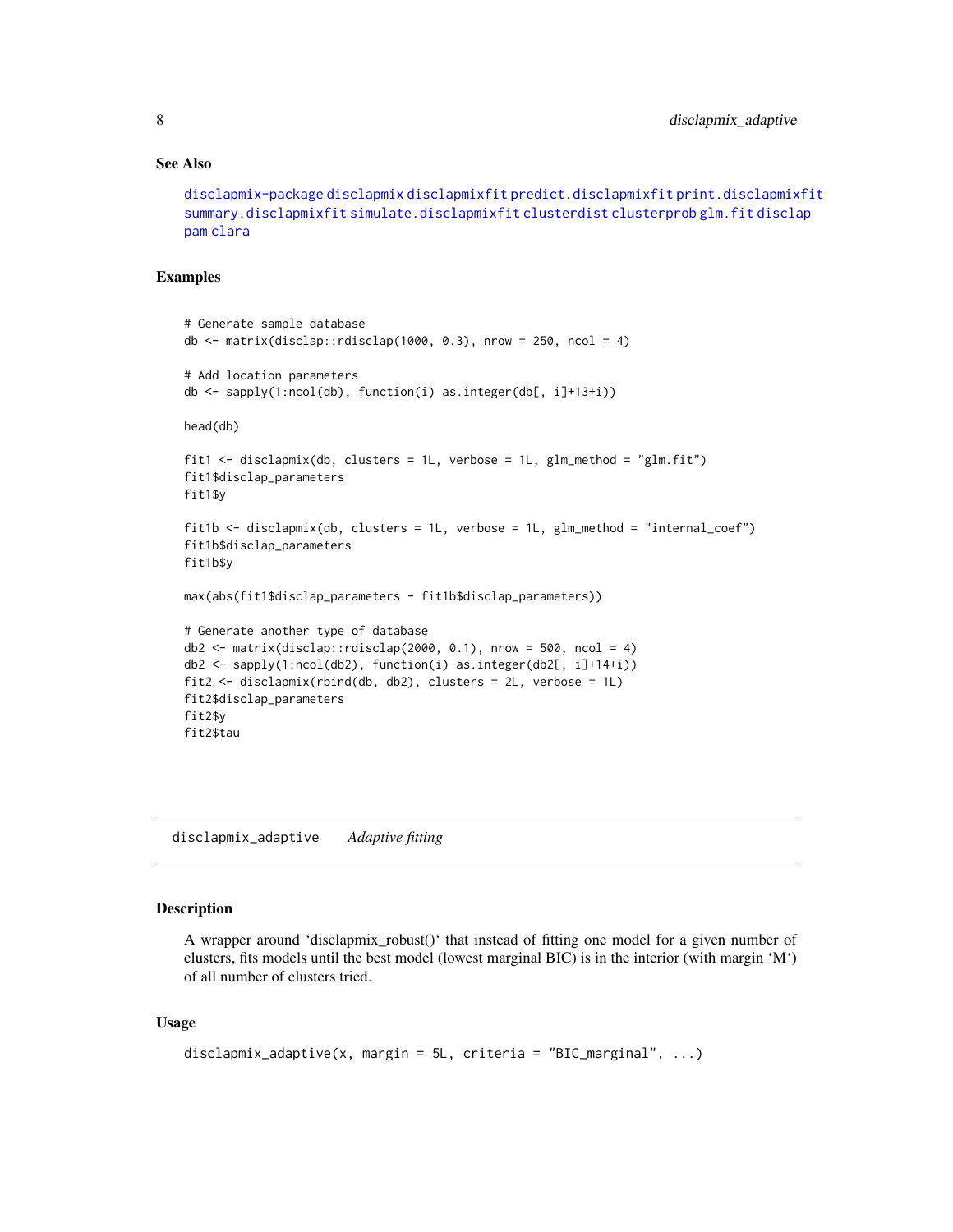#### <span id="page-8-0"></span>disclapmix\_robust 9

#### **Arguments**

| $\mathsf{x}$            | Dataset.                                                                   |
|-------------------------|----------------------------------------------------------------------------|
| margin                  | Fit models until there is at least this margin                             |
| criteria                | The slot to chose the best model from (small values indicate better model) |
| $\cdot$ $\cdot$ $\cdot$ | Passed on to 'disclapmix robust()' (and further to 'disclapmix()')         |

#### Details

E.g., the best model has 3 clusters and the margin  $^{\circ}M = 5^{\circ}$ , then this function ensures that models with 1, 2, ...,  $3+5 = 8$  clusters are fitted. If e.g. then 7 is better than 3, then it continues such that also models with up to  $7+5 = 12$  clusters are fitted.

Note that models with 1-5 clusters are always fitted.

#### Value

A list of all 'disclapmix' fits

#### Examples

```
data(danes)
db <- as.matrix(danes[rep(1:nrow(danes), danes$n), 1:(ncol(danes)-1)])
fits <- disclapmix_adaptive(db, margin = 5L)
fits
BICs <- sapply(fits, function(x) x$BIC_marginal)
BICs
ks <- sapply(fits, function(x) nrow(x$y)) # Always same as seq_along(fits)
ks
max_k < - max(ks)
best_k <- which.min(BICs)
max_k
best_k
max_k - best_k # = margin = 5
```
disclapmix\_robust *Robust fitting*

#### Description

A wrapper around 'disclapmix()' that tries to avoid errors. Can sometimes avoid errors with SVD problems happening with 'glm\_method = 'internal\_coef'' and 'glm\_method = 'internal\_dev''.

#### Usage

```
disclapmix_robust(x, clusters, ...)
```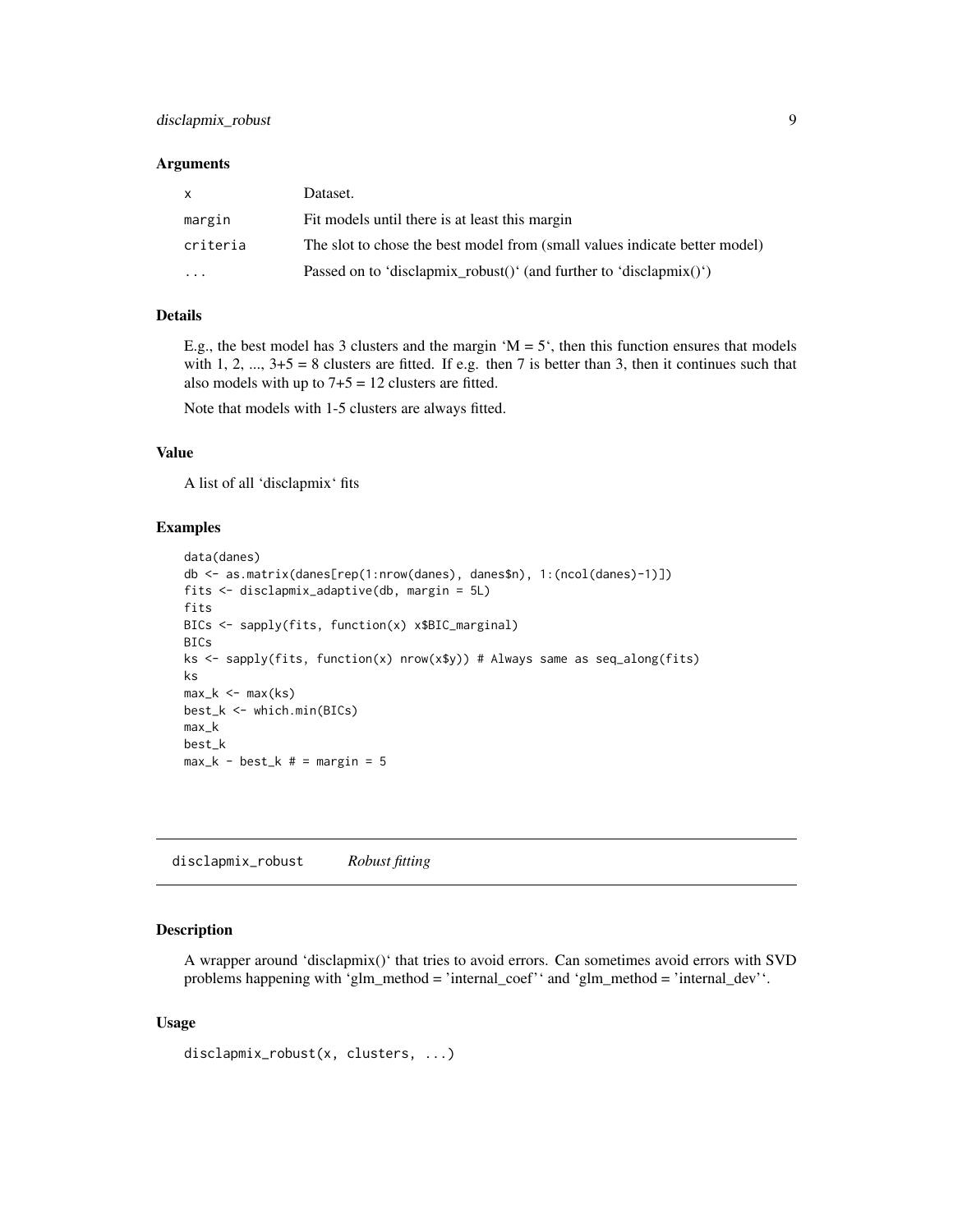#### Arguments

| $\mathsf{X}$            | Dataset.                                                |
|-------------------------|---------------------------------------------------------|
| clusters                | The number of clusters/components to fit the model for. |
| $\cdot$ $\cdot$ $\cdot$ | Passed on to 'disclapmix()'                             |

#### Examples

```
data(danes)
db <- as.matrix(danes[rep(1:nrow(danes), danes$n), 1:(ncol(danes)-1)])
fit <- disclapmix_robust(db, 3L)
fit
```
<span id="page-9-1"></span>generate\_mixture *Generate a mixture*

#### Description

This function can generate a mixture given a list of contributors.

#### Usage

```
generate_mixture(profiles)
```
#### Arguments

profiles A list with profiles to mix.

#### Value

A list, e.g. for use with [contributor\\_pairs](#page-3-1). See example usage at [rank\\_contributor\\_pairs](#page-14-1).

#### See Also

[contributor\\_pairs](#page-3-1) [rank\\_contributor\\_pairs](#page-14-1) [disclapmix-package](#page-1-1) [disclapmix](#page-4-2) [disclapmixfit](#page-4-1) [clusterprob](#page-2-1) [predict.disclapmixfit](#page-12-1) [print.disclapmixfit](#page-13-1) [summary.disclapmixfit](#page-16-1) [simulate.disclapmixfit](#page-15-1) [disclap](#page-0-0)

<span id="page-9-0"></span>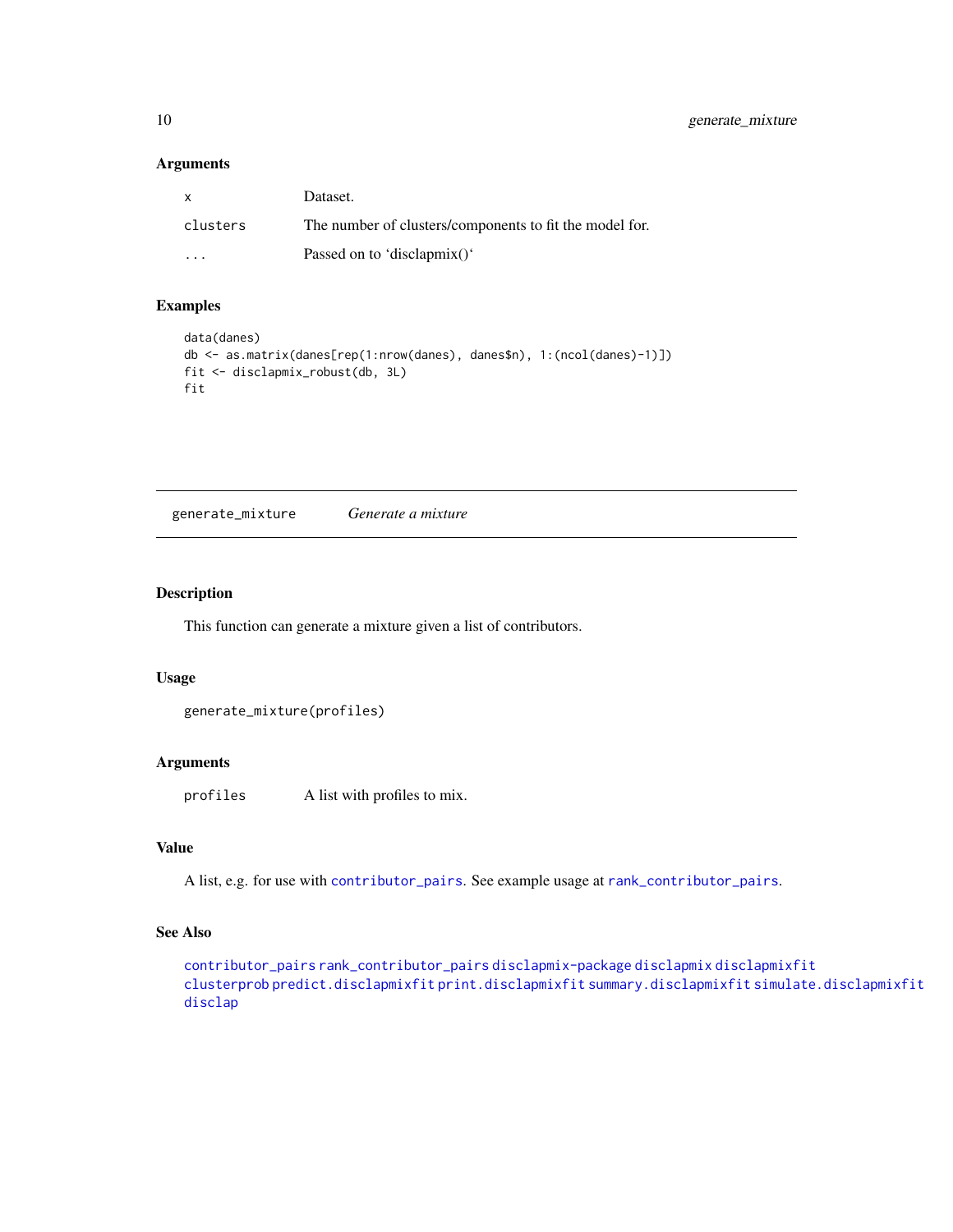<span id="page-10-0"></span>get\_rank *Get rank of pair*

#### Description

Get rank of pair

#### Usage

get\_rank(x, haplotype)

#### Arguments

|           | A ranked_contrib_pairs object. |
|-----------|--------------------------------|
| haplotype | A haplotype.                   |

haplotype\_diversity *Calculate haplotype diversity from a disclapmixfit*

#### Description

Calculate haplotype diversity from a [disclapmixfit](#page-4-1) object. The method is based on simulating a huge database that approximates the population.

#### Usage

```
haplotype_diversity(object, nsim = 10000L)
```
#### Arguments

| object | a disclapmixfit object, usually from a result of a call to disclapmix.    |
|--------|---------------------------------------------------------------------------|
| nsim   | number of haplotypes to generate for calculating the haplotype diversity. |

#### Value

The calculated haplotype diversity.

#### See Also

```
disclapmix disclapmixfit predict.disclapmixfit print.disclapmixfit summary.disclapmixfit
simulate.disclapmixfit
```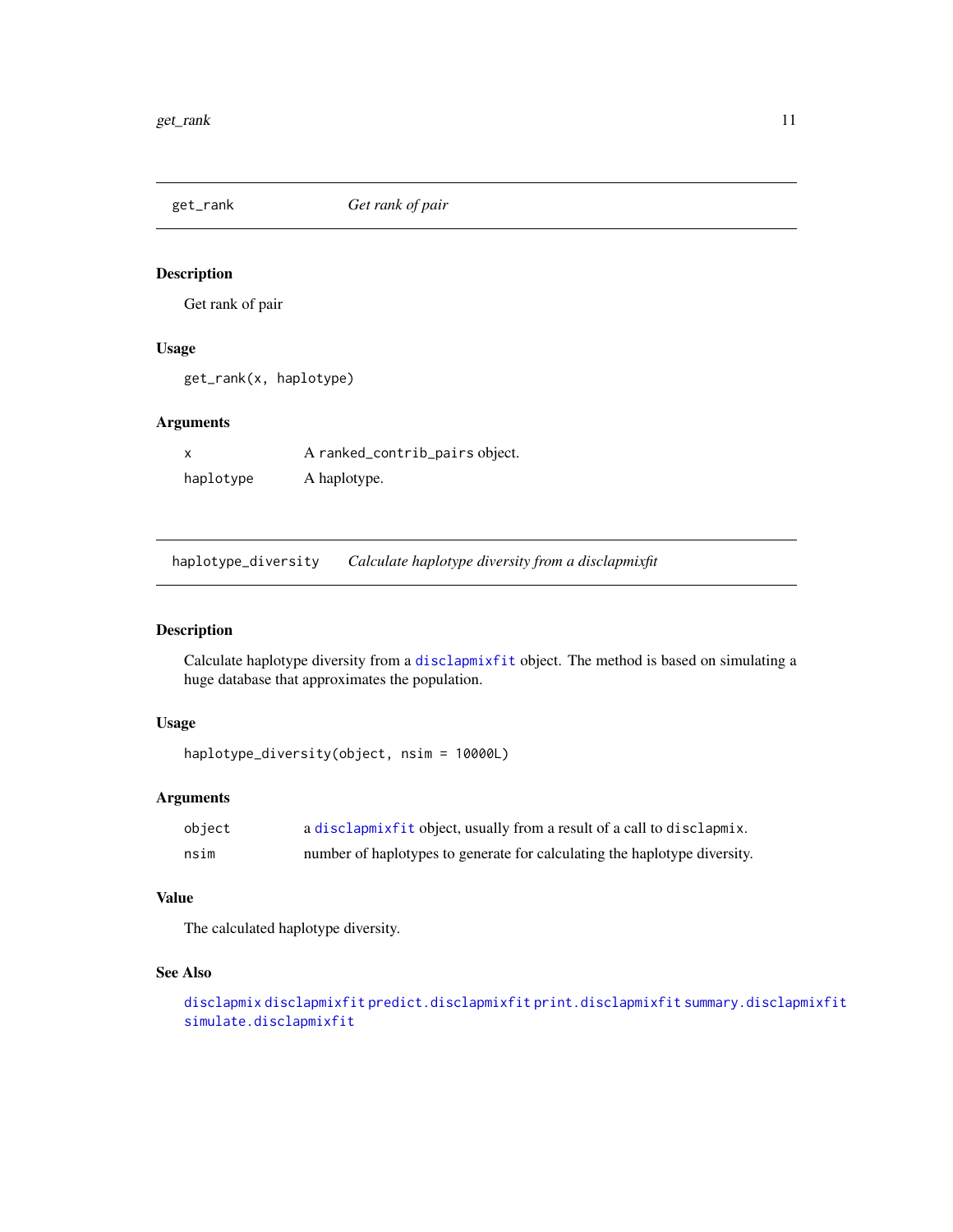<span id="page-11-1"></span><span id="page-11-0"></span>plot.disclapmixfit *Plot a disclapmixfit*

### Description

Plot a [disclapmixfit](#page-4-1) object.

#### Usage

```
## S3 method for class 'disclapmixfit'
plot(x, which = 1L, clusdist = clusterdist(x), ...)
```
#### Arguments

| x        | a disclarmixfit object, usually from a result of a call to disclarmix.                        |
|----------|-----------------------------------------------------------------------------------------------|
| which    | What plot to make. $1L =$ clusters and their distances.                                       |
| clusdist | To use previously computed cluster distances to avoid doing the same computa-<br>tions twice. |
| $\cdots$ | not used                                                                                      |

#### Value

A data frame with discrete Laplace distributions for each cluster and locus. Side effect: A plot.

#### See Also

```
disclapmix disclapmixfit predict.disclapmixfit print.disclapmixfit simulate.disclapmixfit
summary.disclapmixfit
```
#### Examples

```
data(danes)
db <- as.matrix(danes[rep(1:nrow(danes), danes$n), 1:(ncol(danes)-1)])
fit <- disclapmix(db, clusters = 4L)
plot(fit)
```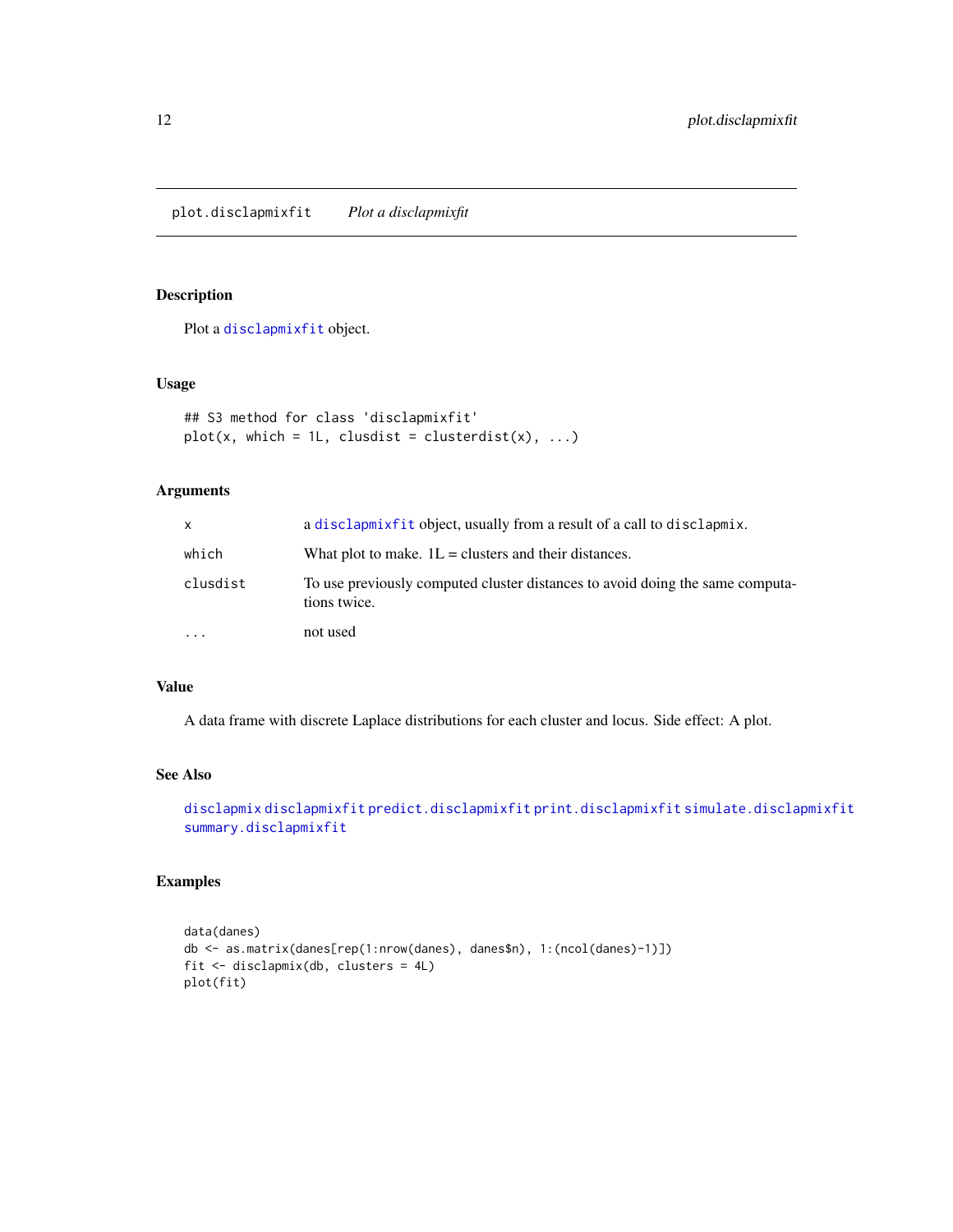<span id="page-12-0"></span>plot.ranked\_contrib\_pairs

*Plot ranked contributor pairs*

#### Description

Plot ranked contributor pairs

#### Usage

```
## S3 method for class 'ranked_contrib_pairs'
plot(x, top = NULL, ..., xlab = "Rank", ylab = "P(H1)P(H2)")
```
#### Arguments

| The top ranked number of pairs to print. NULL for all. |
|--------------------------------------------------------|
|                                                        |
|                                                        |
|                                                        |
|                                                        |

<span id="page-12-1"></span>predict.disclapmixfit *Predict from a disclapmixfit*

#### Description

Is able to predict haplotype frequencies using a [disclapmixfit](#page-4-1) object.

#### Usage

```
## S3 method for class 'disclapmixfit'
predict(object, newdata, ...)
```
#### Arguments

| obiect                  | a disclapmixfit object                                                  |
|-------------------------|-------------------------------------------------------------------------|
| newdata                 | the haplotypes in matrix format to estimate haplotype probabilities for |
| $\cdot$ $\cdot$ $\cdot$ | not used                                                                |

#### See Also

```
disclapmix disclapmixfit print.disclapmixfit summary.disclapmixfit simulate.disclapmixfit
plot.disclapmixfit
clusterprob
```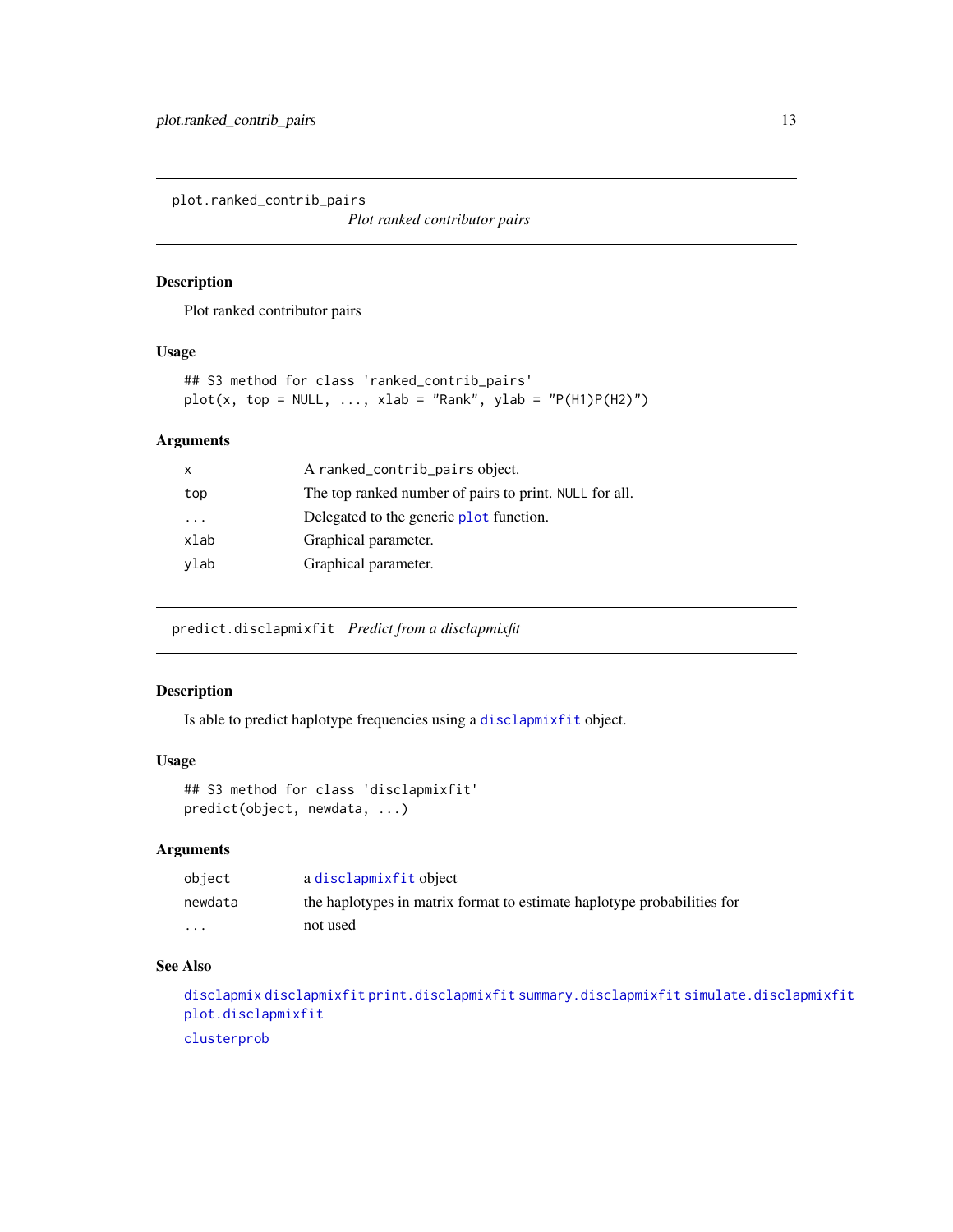<span id="page-13-0"></span>print.contrib\_pairs *Print contributor pairs*

#### Description

Print contributor pairs

#### Usage

## S3 method for class 'contrib\_pairs'  $print(x, \ldots)$ 

#### Arguments

| X        | A contrib_pairs object. |
|----------|-------------------------|
| $\cdots$ | Ignored                 |

<span id="page-13-1"></span>print.disclapmixfit *Print a disclapmixfit*

#### Description

Prints a [disclapmixfit](#page-4-1) object.

#### Usage

```
## S3 method for class 'disclapmixfit'
print(x, \ldots)
```
#### Arguments

|   | a disclapmix fit object, usually from a result of a call to disclapmix. |
|---|-------------------------------------------------------------------------|
| . | not used                                                                |

#### See Also

[disclapmix](#page-4-2) [disclapmixfit](#page-4-1) [predict.disclapmixfit](#page-12-1) [summary.disclapmixfit](#page-16-1) [simulate.disclapmixfit](#page-15-1) [plot.disclapmixfit](#page-11-1)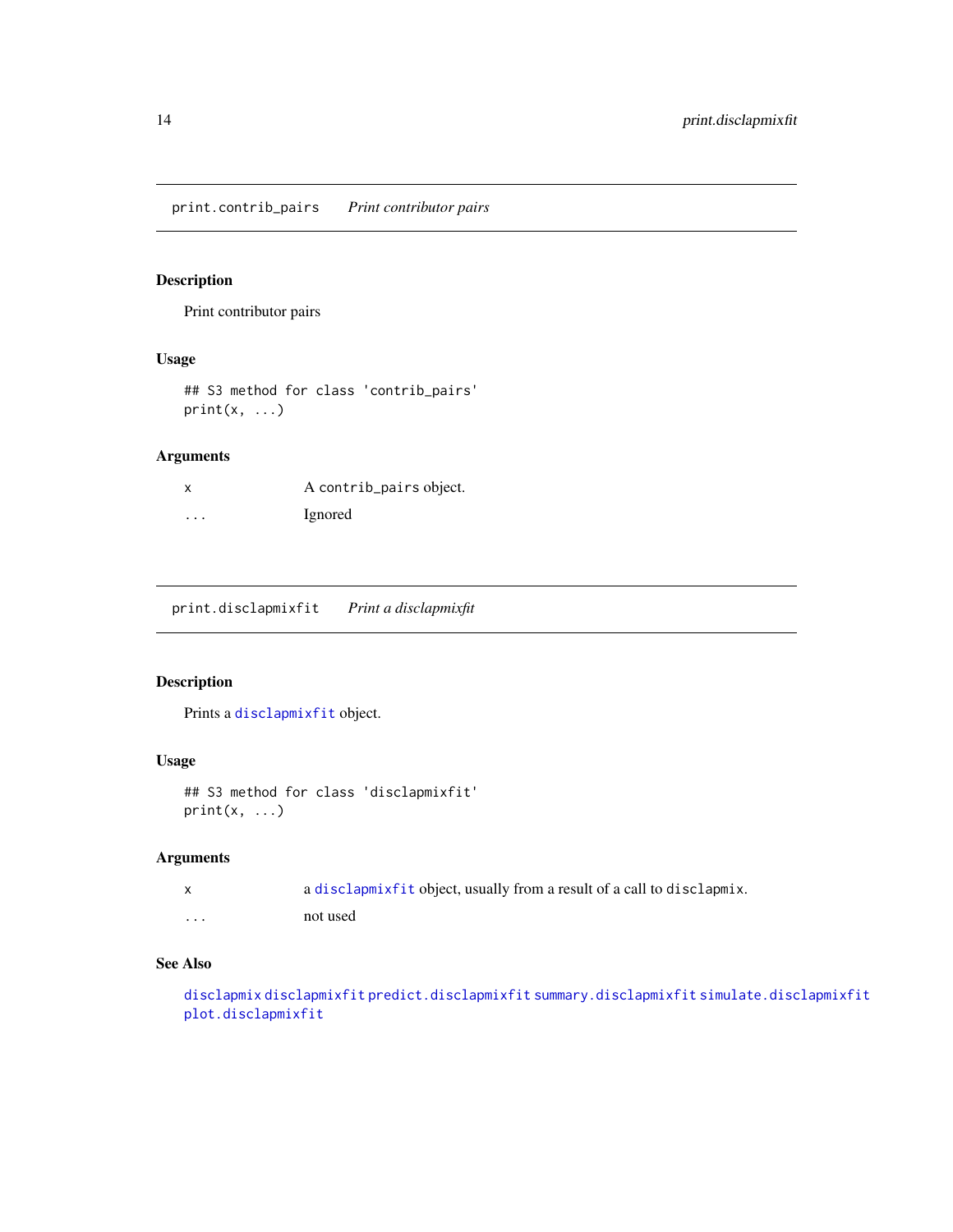<span id="page-14-0"></span>print.ranked\_contrib\_pairs

*Print ranked contributor pairs*

#### Description

Print ranked contributor pairs

#### Usage

```
## S3 method for class 'ranked_contrib_pairs'
print(x, top = 5L, hide\_non\_varying\_loci = TRUE, ...)
```
#### **Arguments**

| $\mathsf{x}$          | A ranked_contrib_pairs object.                              |  |
|-----------------------|-------------------------------------------------------------|--|
| top                   | The top ranked number of pairs to print/plot. NULL for all. |  |
| hide_non_varying_loci |                                                             |  |
|                       | Whether to hide alleles on loci that do not vary.           |  |
|                       | Ignored                                                     |  |

```
rank_contributor_pairs
```
*Separate a 2 person mixture*

#### Description

Separate a 2 person mixture by ranking the possible contributor pairs.

#### Usage

```
rank_contributor_pairs(contrib_pairs, fit, max_rank = NULL)
```
#### Arguments

|          | contrib_pairs A contrib_pairs object obtained from contributor_pairs. |
|----------|-----------------------------------------------------------------------|
| fit      | A disclapmixfit object.                                               |
| max rank | Not used. Reserved for future use.                                    |

#### Value

A ranked\_contrib\_pairs object that is basically an order vector and the probabilities for each pair (in the same order as given in contrib\_pairs), found by using fit. Note, that contributor order is disregarded so that each contributor pair is only present once (and not twice as would be the case if taking order into consideration).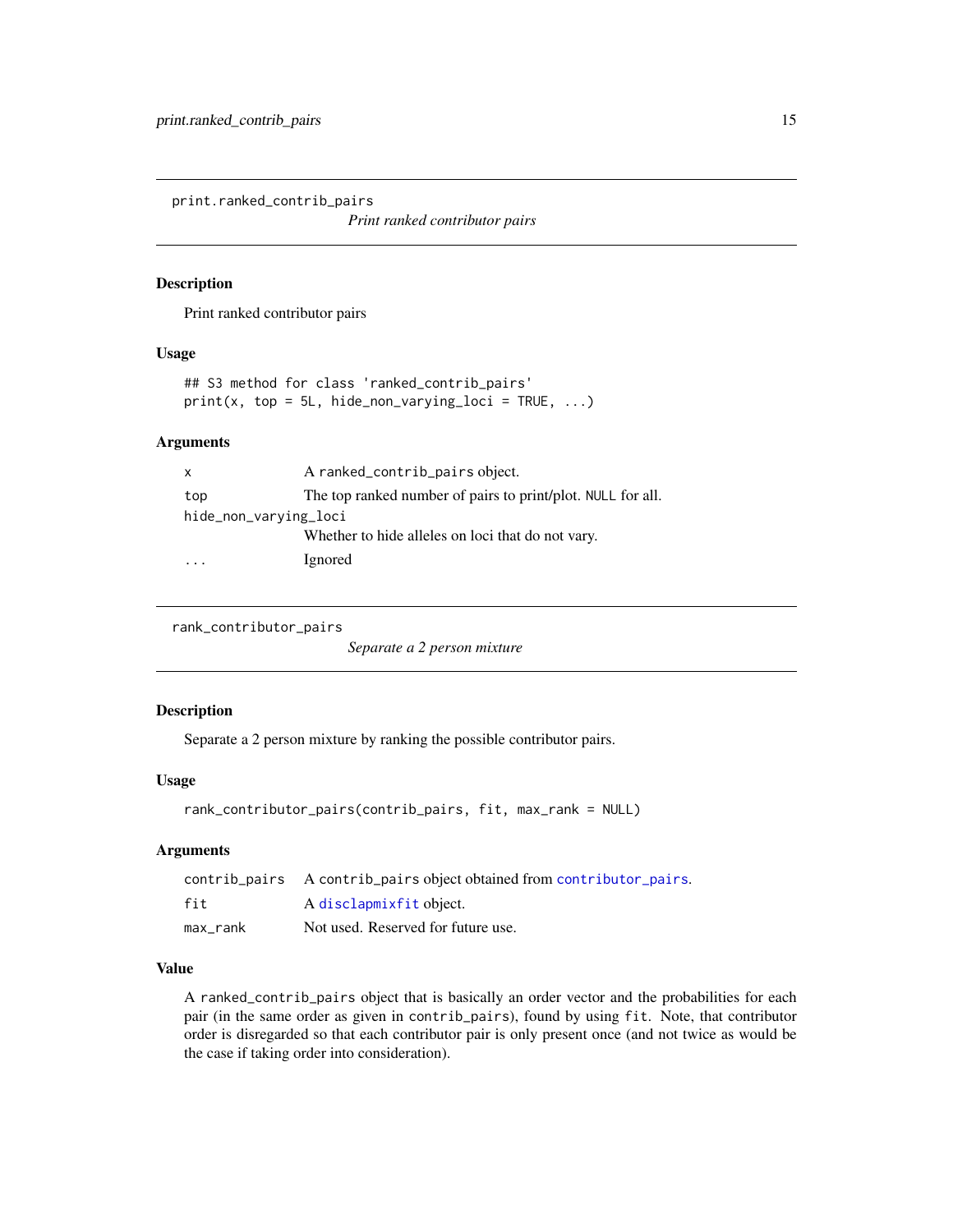#### See Also

```
contributor_pairs generate_mixture disclapmix-package disclapmix disclapmixfit clusterprob
predict.disclapmixfit print.disclapmixfit summary.disclapmixfit simulate.disclapmixfit
disclap
```
#### Examples

```
data(danes)
db <- as.matrix(danes[rep(1L:nrow(danes), danes$n), 1L:(ncol(danes) - 1L)])
set.seed(1)
true_contribs <- sample(1L:nrow(db), 2L)
h1 <- db[true_contribs[1L], ]
h2 <- db[true_contribs[2L], ]
db_ref <- db[-true_contribs, ]
h1h2 \leq c(paste(h1, collapse = ";"), paste(h2, collapse = ";"))
tab_db \leftarrow table(apply(db, 1, paste, collapse = ";"))tab_db_ref <- table(apply(db_ref, 1, paste, collapse = ";"))
tab_db[h1h2]
tab_db_ref[h1h2]
rm(db) # To avoid use by accident
mixture <- generate_mixture(list(h1, h2))
possible_contributors <- contributor_pairs(mixture)
possible_contributors
fits <- lapply(1L:5L, function(clus) disclapmix(db_ref, clusters = clus))
best_fit_BIC <- fits[[which.min(sapply(fits, function(fit) fit$BIC_marginal))]]
best_fit_BIC
ranked_contributors_BIC <- rank_contributor_pairs(possible_contributors, best_fit_BIC)
ranked_contributors_BIC
plot(ranked_contributors_BIC, top = 10L, type = "b")
get_rank(ranked_contributors_BIC, h1)
```
<span id="page-15-1"></span>simulate.disclapmixfit

*Simulate from a disclapmixfit*

#### Description

Simulate from a [disclapmixfit](#page-4-1) object.

<span id="page-15-0"></span>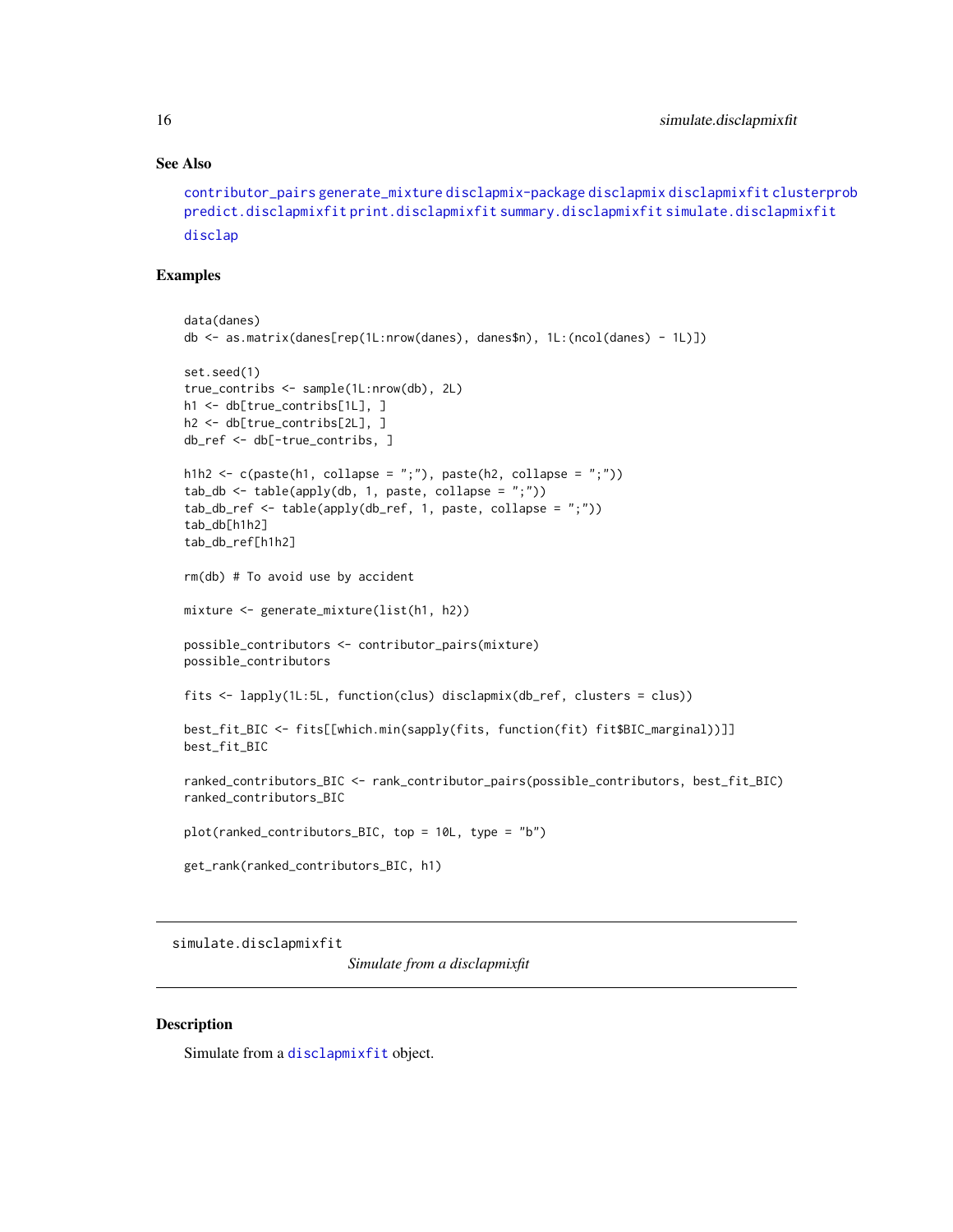#### <span id="page-16-0"></span>summary.disclapmixfit 17

#### Usage

```
## S3 method for class 'disclapmixfit'
simulate(object, nsim = 1L, seed = NULL, ...)
```
#### Arguments

| object    | a disclapmix fit object, usually from a result of a call to disclapmix. |
|-----------|-------------------------------------------------------------------------|
| nsim      | number of haplotypes to generate.                                       |
| seed      | not used                                                                |
| $\ddotsc$ | not used                                                                |

#### Value

A matrix where the rows correspond to the simulated haplotypes.

#### See Also

[disclapmix](#page-4-2) [disclapmixfit](#page-4-1) [predict.disclapmixfit](#page-12-1) [print.disclapmixfit](#page-13-1) [plot.disclapmixfit](#page-11-1) [summary.disclapmixfit](#page-16-1)

<span id="page-16-1"></span>summary.disclapmixfit *Summary of a disclapmixfit*

#### Description

Summary of a [disclapmixfit](#page-4-1) object.

#### Usage

```
## S3 method for class 'disclapmixfit'
summary(object, ...)
```
#### Arguments

```
object a disclapmixfit object, usually from a result of a call to disclapmix.
... not used
```
#### See Also

[disclapmix](#page-4-2) [disclapmixfit](#page-4-1) [predict.disclapmixfit](#page-12-1) [print.disclapmixfit](#page-13-1) [simulate.disclapmixfit](#page-15-1) [clusterdist](#page-2-2)